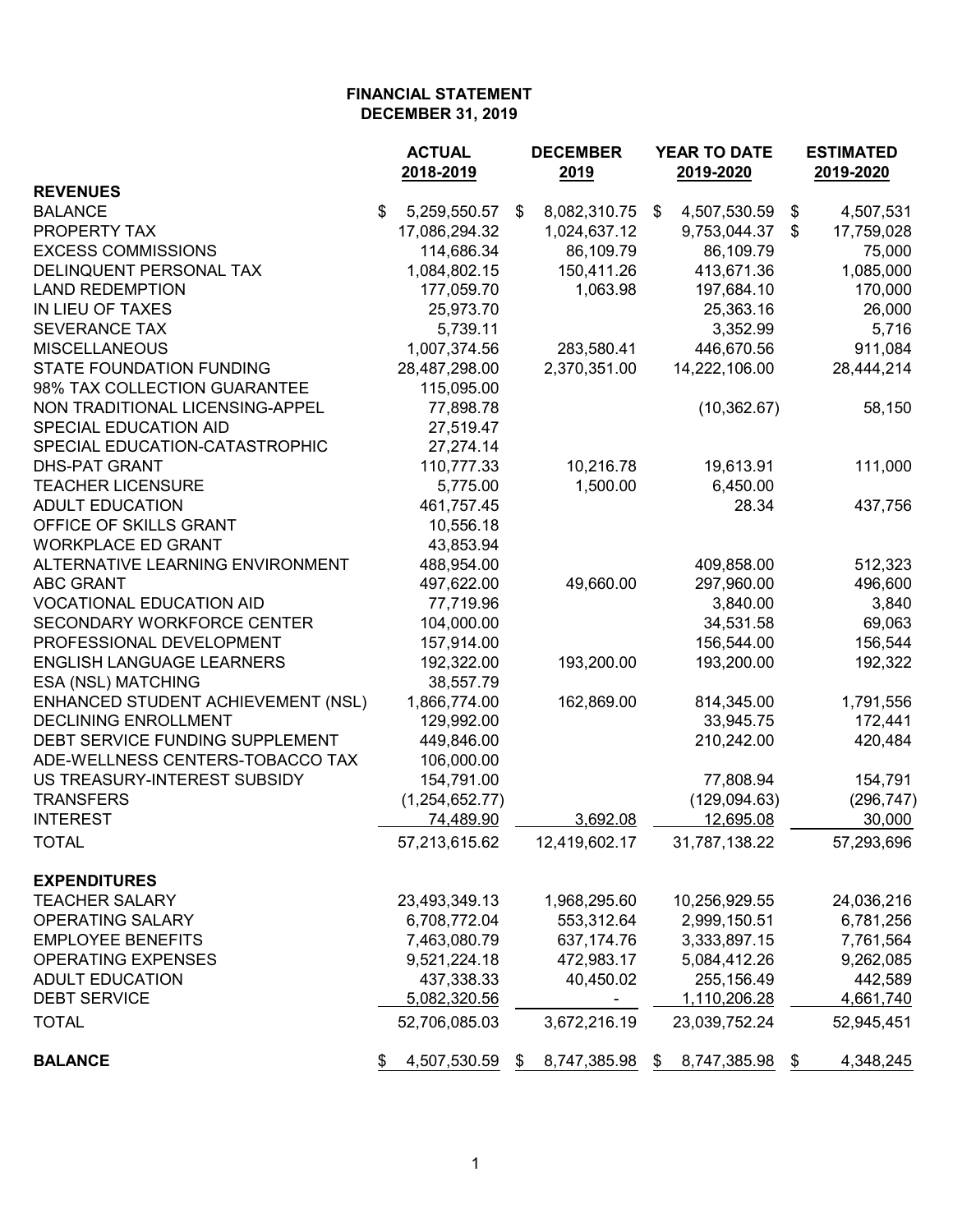|                                                                        | <b>ACTUAL</b><br>2018-2019 | <b>DECEMBER</b><br>2019 | YEAR TO DATE<br>2019-2020 | <b>ESTIMATED</b><br>2019-2020 |  |  |
|------------------------------------------------------------------------|----------------------------|-------------------------|---------------------------|-------------------------------|--|--|
|                                                                        | <b>BUILDING FUND</b>       |                         |                           |                               |  |  |
| <b>REVENUES</b>                                                        |                            |                         |                           |                               |  |  |
| <b>BALANCE</b>                                                         | 11,493,672.12<br>\$        | 2,418,389.04<br>\$      | 4,792,375.09<br>\$        | 4,792,375<br>\$               |  |  |
| <b>GOOD FAITH DEPOSIT</b>                                              |                            | 1,252.71                | 4,846.12                  |                               |  |  |
| <b>ACADEMIC FACILITIES PARTNERSHIP</b><br><b>DEBT SAVINGS TRANSFER</b> | 2,409,789.09               | 200,273.01              | 1,706,933.94              | 3,017,664                     |  |  |
| NET REMAINING REFUNDING BONDS                                          |                            |                         |                           |                               |  |  |
| <b>INTEREST</b>                                                        | 93,275.78                  | 5,363.86                | 41,537.64                 | 75,000                        |  |  |
| DONATIONS-TURF/SCOREBOARD                                              | 32,500.00                  |                         | 197,500.00                | 189,000                       |  |  |
| <b>REFUND PRIOR YEAR EXPENDITURES</b>                                  |                            |                         |                           |                               |  |  |
| <b>TRANSFER-OPERATING</b>                                              | 1,000,000.00               |                         |                           |                               |  |  |
| <b>TRANSFERS-TURF</b>                                                  | 22,500.00                  |                         | 21,000.00                 |                               |  |  |
| <b>TOTAL</b>                                                           | 15,051,736.99              | 2,625,278.62            | 6,764,192.79              | 8,074,039                     |  |  |
| <b>EXPENDITURES</b>                                                    |                            |                         |                           |                               |  |  |
| <b>LAND</b>                                                            | 992,078.39                 |                         |                           |                               |  |  |
| PURCHASED SERVICES                                                     | 784,691.76                 | 45,118.53               | 122,082.09                | 90,274                        |  |  |
| <b>EQUIPMENT &amp; FURNITURE</b>                                       | 173,926.72                 | 18,312.96               | 508,936.46                | 464,966                       |  |  |
| <b>BUILDINGS-REMODELING</b>                                            | 7,823.00                   |                         |                           |                               |  |  |
| <b>BUILDINGS-NEW &amp; ADDITIONS</b>                                   | 7,227,103.03               | 675,839.95              | 3,557,331.75              | 5,583,398                     |  |  |
| <b>RENTAL-EQUIPMENT &amp; VEHICLES</b><br><b>FEES</b>                  |                            |                         |                           |                               |  |  |
| <b>SUPPLIES</b>                                                        | 60,873.66                  | 25,465.76               | 64,525.07                 | 112,500                       |  |  |
| <b>IMPROVEMENTS</b>                                                    | 1,012,865.34               |                         | 650,776.00                | 660,203                       |  |  |
| <b>TOTAL</b>                                                           | 10,259,361.90              | 764,737.20              | 4,903,651.37              | 6,911,341                     |  |  |
| <b>BALANCE</b>                                                         | 4,792,375.09               | 1,860,541.42            | 1,860,541.42              | 1,162,698.09                  |  |  |
|                                                                        |                            |                         |                           |                               |  |  |
| <b>BALANCE</b>                                                         | 2,660,530.00               | 3,169,295.70            | 3,003,505.70              | 3,003,505.70                  |  |  |
| <b>INTEREST</b>                                                        | 63,997.12                  |                         | 36,695.37                 | 76,543.00                     |  |  |
| <b>TRANSFERS</b>                                                       | 278,978.58                 |                         | 129,094.63                | 276,747                       |  |  |
| <b>SINKING FUND PAYMENTS</b>                                           |                            |                         |                           |                               |  |  |
| <b>BALANCE</b>                                                         | 3,003,505.70               | 3,169,295.70            | 3,169,295.70              | 3,356,796                     |  |  |
| <b>TOTAL BUILDING FUND</b>                                             | 7,795,880.79<br>\$         | 5,029,837.12<br>\$      | 5,029,837.12<br>\$        | 4,519,494<br>\$               |  |  |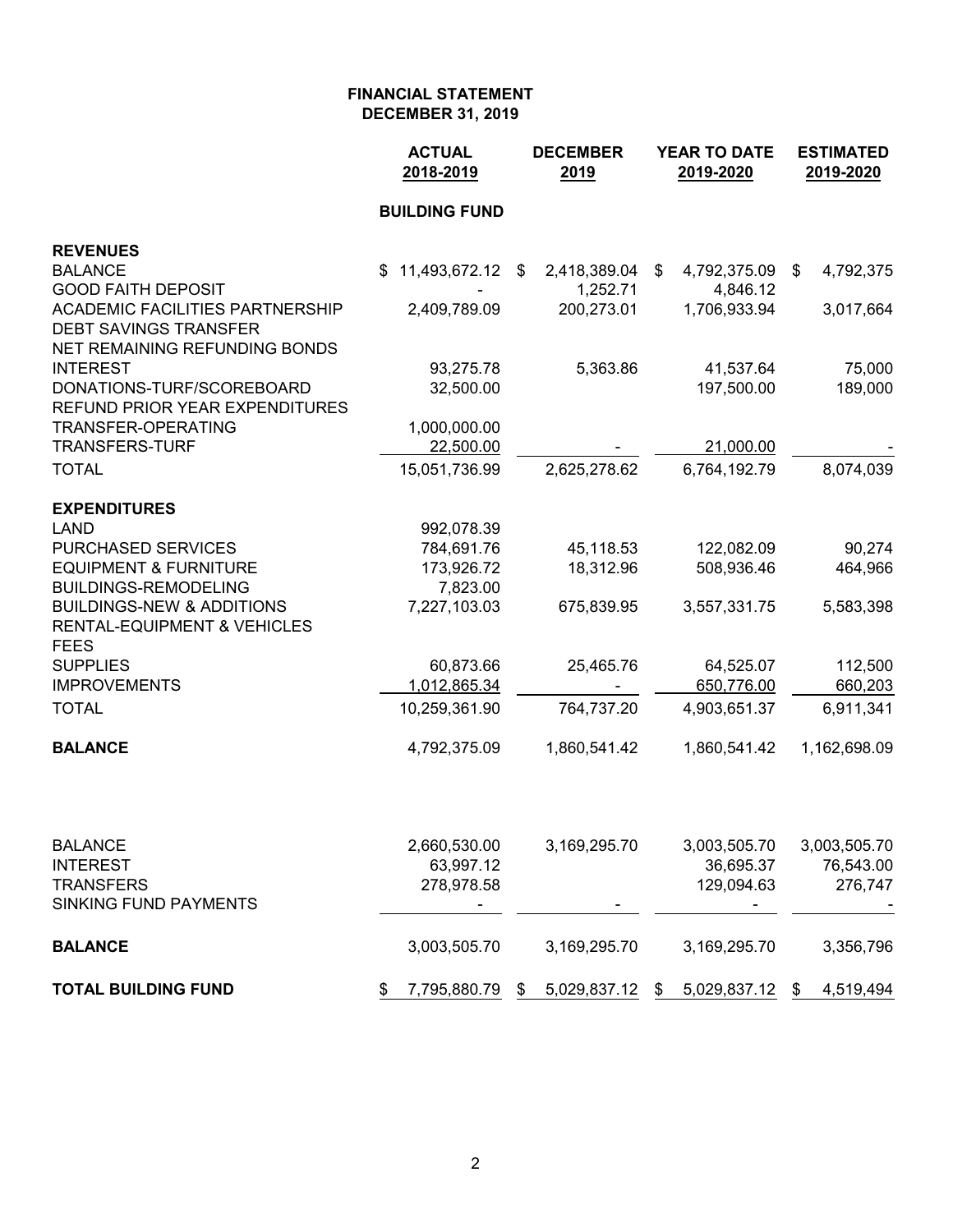|                                                                                                                                                                                            | <b>ACTUAL</b><br>2018-2019 |                         |    | <b>DECEMBER</b><br><u>2019</u> |    | <b>YEAR TO DATE</b><br>2019-2020 | <b>ESTIMATED</b><br>2018-2019 |                |  |  |  |  |
|--------------------------------------------------------------------------------------------------------------------------------------------------------------------------------------------|----------------------------|-------------------------|----|--------------------------------|----|----------------------------------|-------------------------------|----------------|--|--|--|--|
| <b>BUILDING FUND-ADULT EDUCATION</b>                                                                                                                                                       |                            |                         |    |                                |    |                                  |                               |                |  |  |  |  |
| <b>REVENUES</b><br><b>BALANCE</b><br><b>GENERAL IMPROVEMENT PAYMENT</b><br>REFUND PRIOR YEAR EXPENDITURE<br><b>TOTAL</b>                                                                   | \$                         | 7,161.00 \$<br>7,161.00 |    | 4,989.10 \$<br>4,989.10        |    | 4,989.10<br>4,989.10             | - \$                          | 7,161<br>7,161 |  |  |  |  |
| <b>EXPENDITURES</b><br>ARCHITECT & ENGINEERS<br><b>PURCHASED SERVICES</b><br><b>LAND &amp; IMPROVEMENTS</b><br><b>BUILDINGS-NEW &amp; ADDITIONS</b><br><b>SUPPLIES</b><br><b>EQUIPMENT</b> |                            | 489.54<br>1,682.36      |    |                                |    |                                  |                               |                |  |  |  |  |
| <b>TOTAL</b>                                                                                                                                                                               |                            | 2,171.90                |    |                                |    |                                  |                               |                |  |  |  |  |
| <b>BALANCE</b>                                                                                                                                                                             | \$                         | 4,989.10                | \$ | 4,989.10                       | \$ | 4,989.10                         | \$                            | 7,161          |  |  |  |  |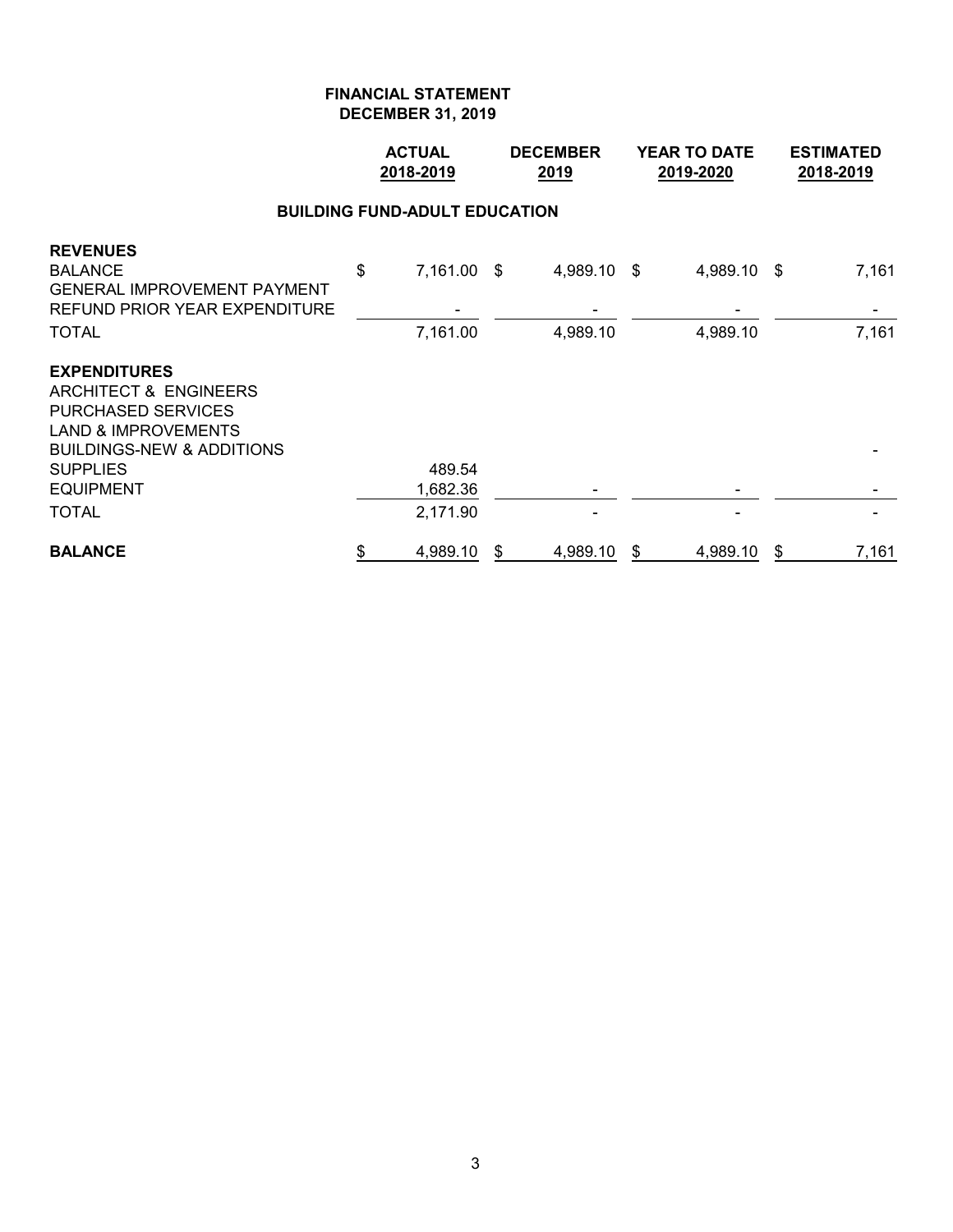|                           |                | <b>ACTUAL</b><br>2018-2019 |      | <b>DECEMBER</b><br>2019 | <b>YEAR TO DATE</b><br>2019-2020 |                 |      | <b>ESTIMATED</b><br>2019-2020 |  |  |
|---------------------------|----------------|----------------------------|------|-------------------------|----------------------------------|-----------------|------|-------------------------------|--|--|
|                           |                | <b>FEDERAL PROGRAMS</b>    |      |                         |                                  |                 |      |                               |  |  |
| <b>REVENUES</b>           |                |                            |      |                         |                                  |                 |      |                               |  |  |
| <b>BALANCE</b>            | $\mathfrak{S}$ | 212,872.68                 | - \$ | $(49, 157.50)$ \$       |                                  | 190,486.36      | - \$ | 190,486                       |  |  |
| TITLE I,                  |                | 1,433,494.60               |      | 103,310.61              |                                  | 1,084,823.21    |      | 1,945,112                     |  |  |
| ARKANSAS MEDICAID PROGRAM |                | 101,575.92                 |      | 11,651.06               |                                  | 43,282.46       |      | 73,720                        |  |  |
| TITLE VI-B,               |                | 1,205,289.23               |      | 152,258.31              |                                  | 541,698.27      |      | 1,312,055                     |  |  |
| <b>ARMAC</b>              |                | 217,267.31                 |      |                         |                                  | 105,053.82      |      |                               |  |  |
| TITLE I, MIGRANT          |                | 163,667.95                 |      | 8,990.81                |                                  | 38,405.42       |      | 145,321                       |  |  |
| <b>TITLE IIA</b>          |                | 219,852.00                 |      |                         |                                  |                 |      | 291,532                       |  |  |
| <b>TITLE III</b>          |                | 71,350.51                  |      | 3,129.64                |                                  | 50,475.84       |      | 73,282                        |  |  |
| <b>TITLE IV</b>           |                | 94,231.75                  |      |                         |                                  | 14,042.48       |      | 121,083                       |  |  |
| <b>ROTC REIMBURSEMENT</b> |                | 12,771.81                  |      | 1,965.24                |                                  | 8,255.77        |      | 22,362                        |  |  |
| <b>ADULT ED</b>           |                | 106,193.63                 |      |                         |                                  | 7,942.94        |      | 143,415                       |  |  |
| <b>TOTAL</b>              |                | 3,838,567.39               |      | 232,148.17              |                                  | 2,084,466.57    |      | 4,318,368                     |  |  |
| <b>EXPENDITURES</b>       |                |                            |      |                         |                                  |                 |      |                               |  |  |
| <b>TITLE I</b>            |                | 1,799,272.71               |      | 71,759.62               |                                  | 1,131,360.88    |      | 2,343,685                     |  |  |
| ARKANSAS MEDICAID PROGRAM |                | 120,644.64                 |      | 420.00                  |                                  | 21,337.40       |      | 130,000                       |  |  |
| <b>ARMAC</b>              |                | 107,213.98                 |      | 23,976.96               |                                  | 106,007.49      |      | 134,206                       |  |  |
| <b>TITLE VI-B</b>         |                | 1,205,289.23               |      | 116,052.88              |                                  | 628,013.56      |      | 1,312,055                     |  |  |
| TITLE I, MIGRANT          |                | 163,667.95                 |      | 9,577.68                |                                  | 47,983.10       |      | 145,321                       |  |  |
| <b>ROTC</b>               |                | 12,771.81                  |      | 2,150.44                |                                  | 10,752.20       |      | 22,362                        |  |  |
| <b>ADULT EDUCATION</b>    |                | 106,193.63                 |      | 13,174.29               |                                  | 79,345.79       |      | 143,415                       |  |  |
| <b>TITLE III</b>          |                | 72,018.33                  |      | 1,957.44                |                                  | 50,475.84       |      | 73,282                        |  |  |
| TITLE IV                  |                | 61,008.75                  |      |                         |                                  | 16,111.45       |      | 14,042                        |  |  |
| <b>TOTAL</b>              |                | 3,648,081.03               |      | 239,069.31              |                                  | 2,091,387.71    |      | 4,318,368                     |  |  |
| <b>BALANCE</b>            | \$             | 190,486.36                 | \$   | $(6,921.14)$ \$         |                                  | $(6,921.14)$ \$ |      |                               |  |  |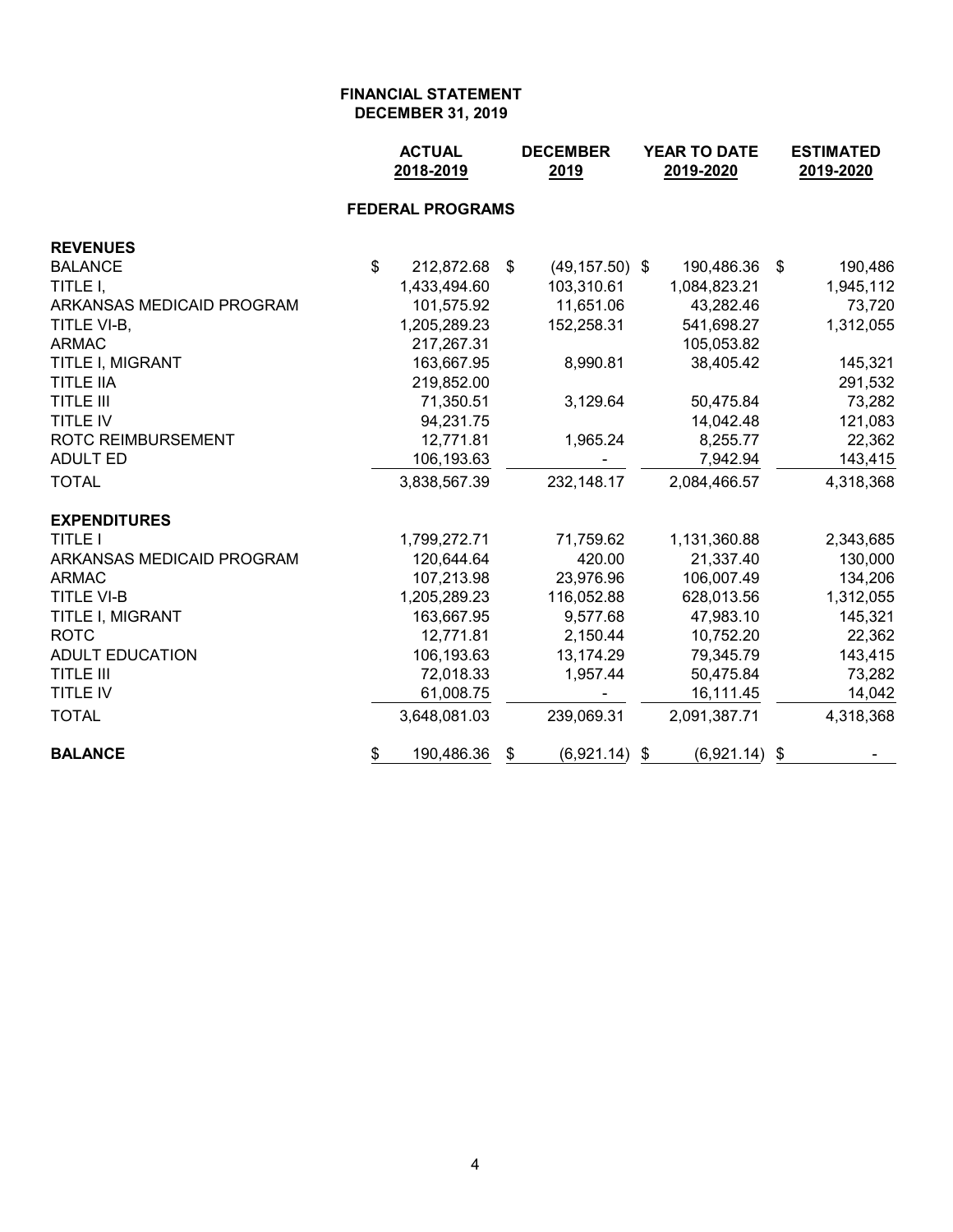|                                    |                             | <b>ACTUAL</b><br>2018-2019<br>2019 |    | <b>DECEMBER</b> | <b>YEAR TO DATE</b><br>2019-2020 |                 |  | <b>ESTIMATED</b><br>2019-2020 |  |  |  |  |
|------------------------------------|-----------------------------|------------------------------------|----|-----------------|----------------------------------|-----------------|--|-------------------------------|--|--|--|--|
|                                    | <b>SCHOOL LUNCH PROGRAM</b> |                                    |    |                 |                                  |                 |  |                               |  |  |  |  |
| <b>REVENUES</b>                    |                             |                                    |    |                 |                                  |                 |  |                               |  |  |  |  |
| <b>BALANCE</b>                     | \$                          | 840,932.29 \$                      |    | 765,937.58 \$   |                                  | 857,133.54 \$   |  | 857,134                       |  |  |  |  |
| <b>LUNCH &amp; BREAKFAST SALES</b> |                             | 319,386.90                         |    | 24,530.96       |                                  | 176,274.12      |  | 312,500                       |  |  |  |  |
| <b>REIMBURSEMENT</b>               |                             | 2,193,899.87                       |    | 207,499.07      |                                  | 827,756.10      |  | 2,170,000                     |  |  |  |  |
| <b>LOANS RECEIVED (REPAID)</b>     |                             |                                    |    |                 |                                  |                 |  |                               |  |  |  |  |
| <b>OTHER INCOME</b>                |                             | 127,847.12                         |    | 381.50          |                                  | 45,678.02       |  | 203,855                       |  |  |  |  |
| <b>TOTAL</b>                       |                             | 3,482,066.18                       |    | 998,349.11      |                                  | 1,906,841.78    |  | 3,543,489                     |  |  |  |  |
| <b>EXPENDITURES</b>                |                             |                                    |    |                 |                                  |                 |  |                               |  |  |  |  |
| <b>SALARIES</b>                    |                             | 1,239,614.90                       |    | 102,895.47      |                                  | 551,363.50      |  | 1,302,060                     |  |  |  |  |
| <b>BENEFITS</b>                    |                             | 348,695.80                         |    | 30,141.59       |                                  | 158,109.83      |  | 370,155                       |  |  |  |  |
| <b>FOOD PURCHASES</b>              |                             | 905,954.92                         |    | 31,834.34       |                                  | 298,858.87      |  | 1,032,705                     |  |  |  |  |
| <b>OTHER EXPENSES</b>              |                             | 130,667.02                         |    | 4,758.83        |                                  | 69,790.70       |  | 131,000                       |  |  |  |  |
| <b>TOTAL</b>                       |                             | 2,624,932.64                       |    | 169,630.23      |                                  | 1,078,122.90    |  | 2,835,920                     |  |  |  |  |
| <b>BALANCE</b>                     | \$                          | 857,133.54                         | S. | 828,718.88      | \$                               | 828,718.88      |  | 707,569                       |  |  |  |  |
| <b>TOTAL BALANCES</b>              |                             | \$13,356,020.38                    |    | \$14,604,009.94 |                                  | \$14,604,009.94 |  | \$12,356,586.00               |  |  |  |  |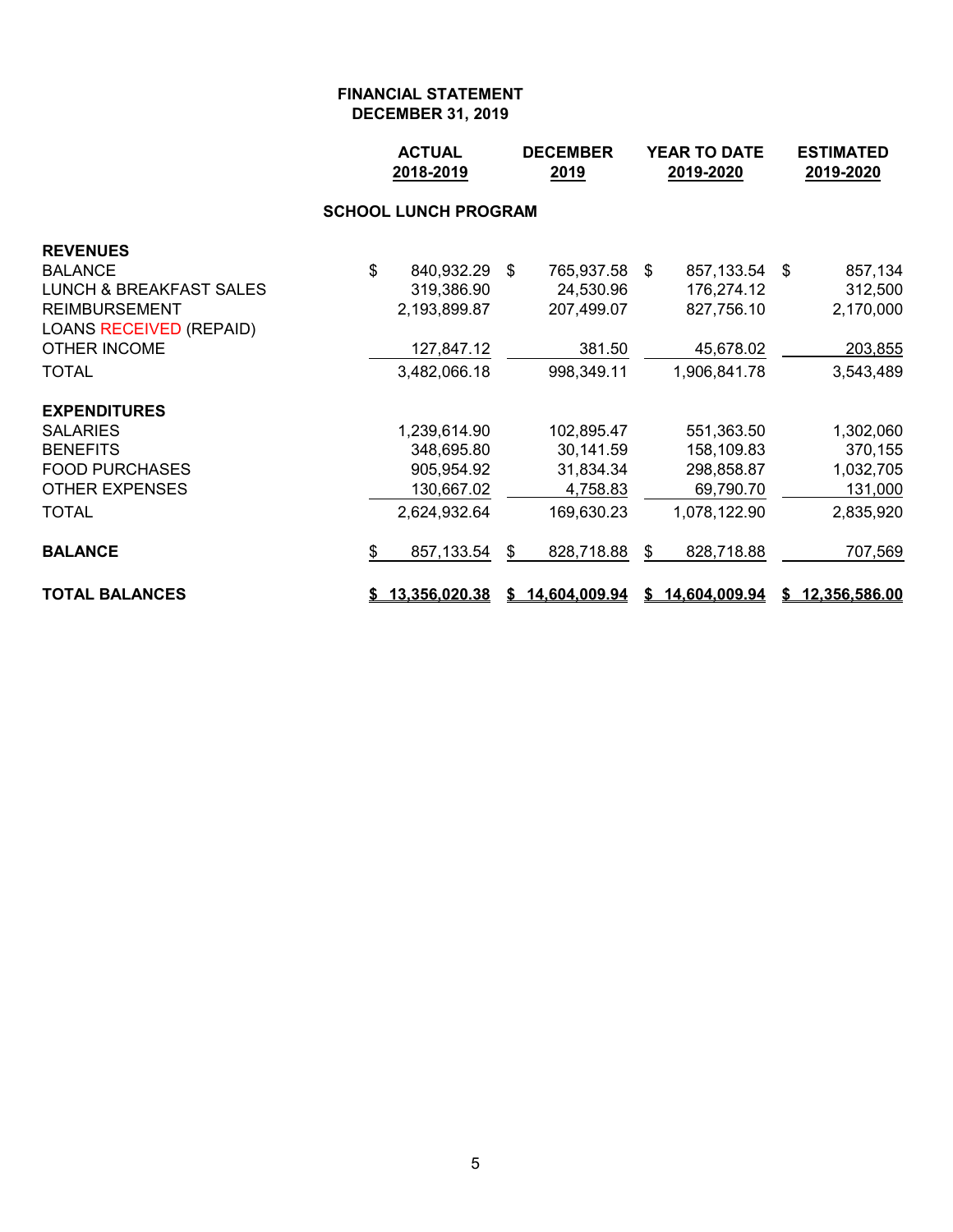| <b>ACTUAL</b> | <b>DECEMBER</b> | <b>YEAR TO DATE</b> |
|---------------|-----------------|---------------------|
| 2018-2019     | 2019            | 2019-2020           |

# **SCHOOL ACTIVITY ACCOUNTS**

| <b>REVENUES</b>                 |                         |    |            |    |              |
|---------------------------------|-------------------------|----|------------|----|--------------|
| <b>BALANCE</b>                  | \$<br>624,151.40        | \$ | 575,034.48 | S. | 614,405.62   |
| <b>ADMISSIONS</b>               | 188,673.20              |    | 15,158.44  |    | 100,801.84   |
| <b>SCHOOL SPONSORED SALES</b>   | 144,181.02              |    | 4,562.28   |    | 67,916.93    |
| STUDENT SPONSORED SALES         | 225,418.28              |    | 13,381.39  |    | 121,641.83   |
| OTHER STUDENT ACTIVITIES        | 185,516.55              |    | 1,217.01   |    | 80,491.94    |
| OTHER COMMUNITY SERVICES        | 20,807.21               |    | 325.00     |    | 4,244.28     |
| PRIVATE CONTRIBUTIONS           | 191,598.20              |    | 32,765.55  |    | 49,556.71    |
| <b>MISCELLANEOUS</b>            | 19,618.78               |    |            |    | 1,761.07     |
| TOTAL                           | 1,599,964.64            |    | 642,444.15 |    | 1,040,820.22 |
| <b>EXPENDITURES</b>             |                         |    |            |    |              |
| <b>PURCHASES SERVICES</b>       | 252,475.61              |    | 27,156.84  |    | 140,061.93   |
| <b>SUPPLIES &amp; MATERIALS</b> | 623,438.97              |    | 39,816.48  |    | 293,132.85   |
| <b>FIXED ASSETS</b>             | 24,069.09               |    | 1,095.42   |    | 18,233.78    |
| <b>DUES &amp; FEES</b>          | 85,575.35               |    | 13,171.19  |    | 28,187.44    |
|                                 | 985,559.02              |    | 81,239.93  |    | 479,616.00   |
| <b>BALANCE</b>                  | \$<br><u>614,405.62</u> | S  | 561,204.22 |    | 561,204.22   |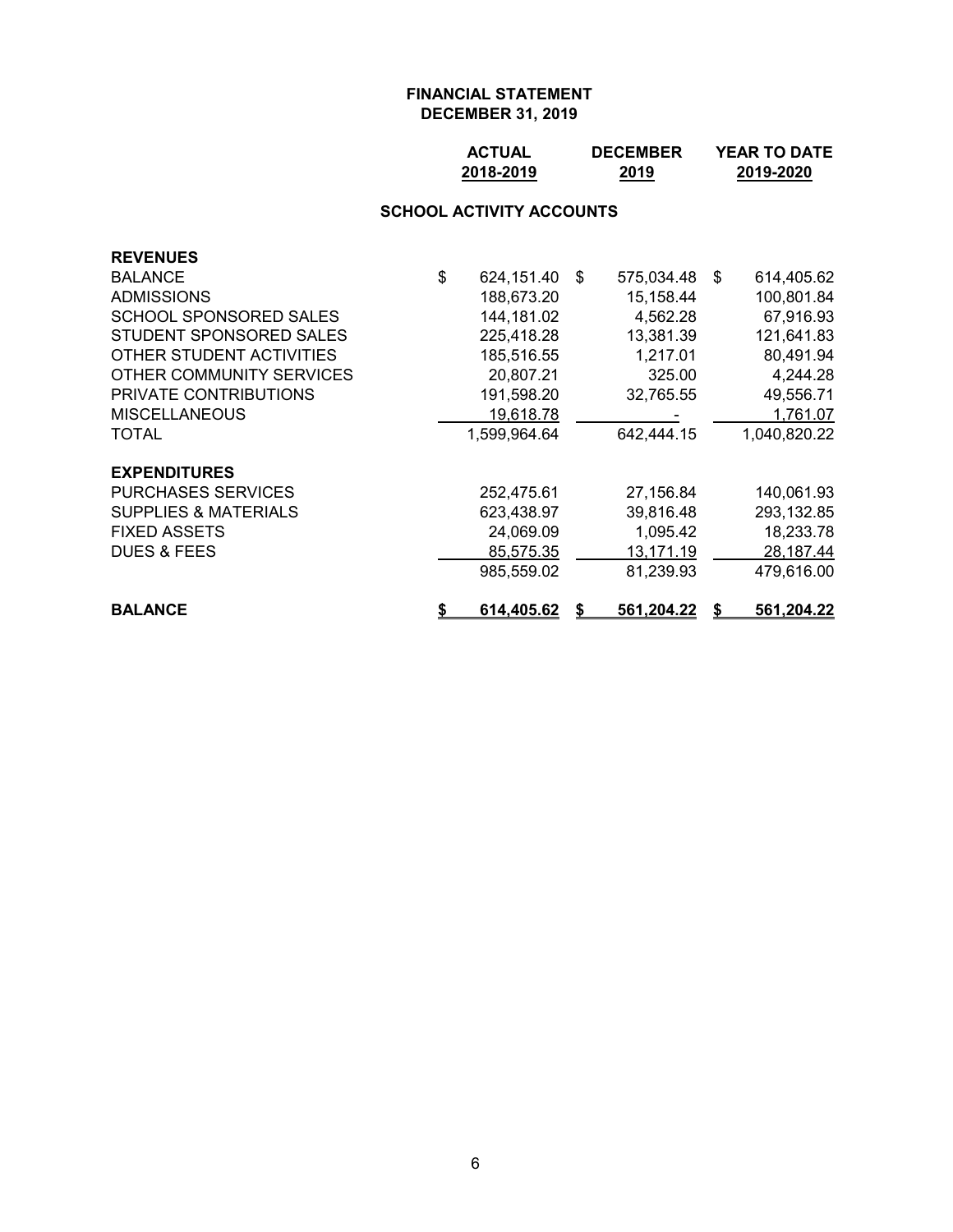#### **CITIZENS BANK ACCOUNT BALANCES DECEMBER 31, 2019**

CHECKING ACCOUNT #0376886401 \$ 6,119,594.93

#### **SCHEDULE OF INVESTMENTS DECEMBER 31, 2019**

PURCHASED CERTIFICATE OF DEPOSIT 12/04/2019 IN THE AMOUNT OF \$5,680,171.08 AT A RATE OF 1.16% MATURING 1/04/2020 **\$** 5,680,171.08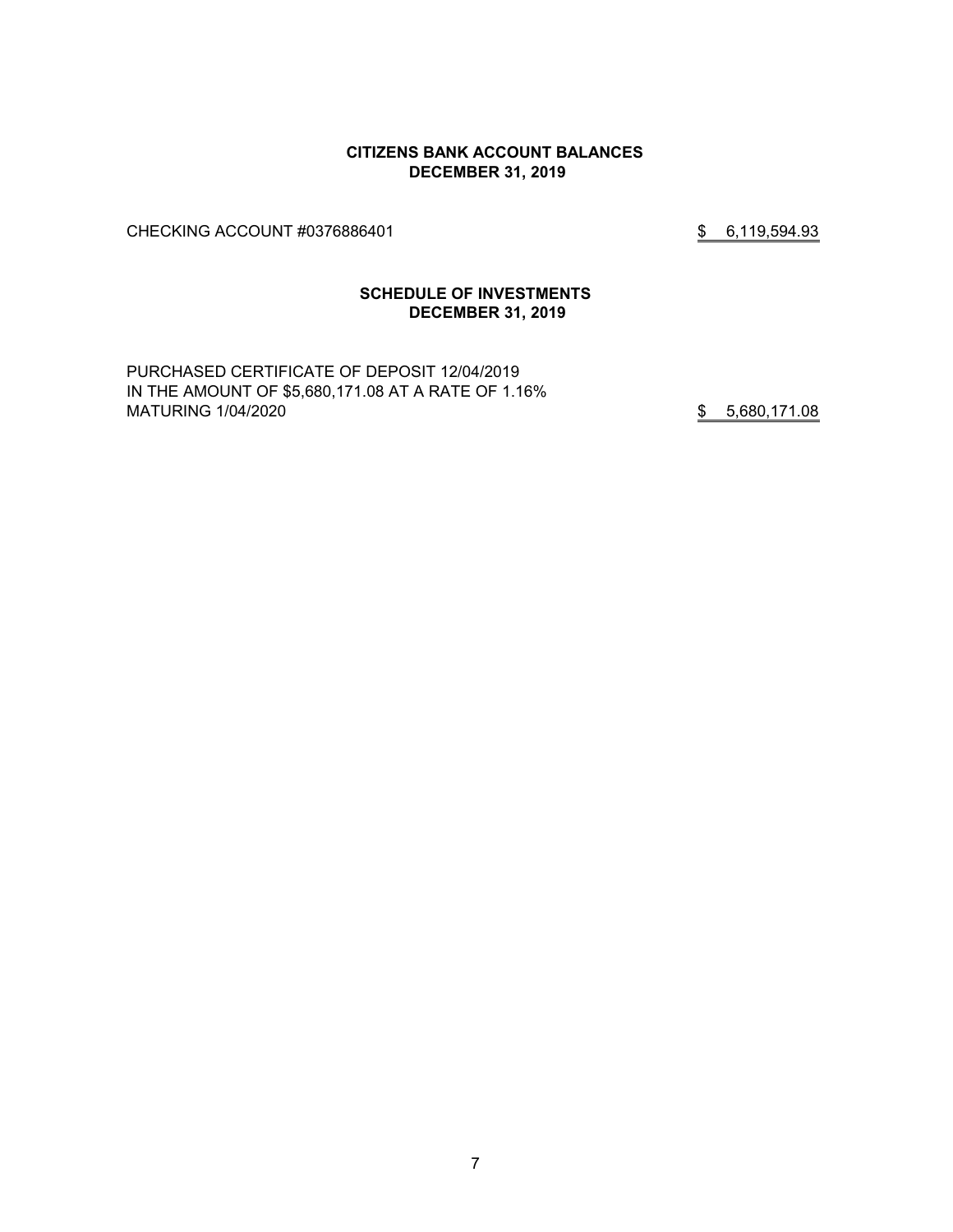# **MISCELLANEOUS INCOME ACCOUNT ANALYSIS DECEMBER 2019**

| <b>G/T ADVANCED PLACEMENT</b><br>ARVEST GRANT - BASEBALL        | 2,500.00 |
|-----------------------------------------------------------------|----------|
|                                                                 |          |
|                                                                 |          |
| <b>RISE ACADEMY</b>                                             |          |
| PRIVATE DONATIONS                                               |          |
| POINTER PLACE REIMBURSEMENT<br>6,000.00                         | 6,000.00 |
| BASKETBALL REIMBURSE SCORING TABLE<br>12,000.00                 |          |
| <b>EARLY CARE &amp; EDUCATION GRANT</b>                         |          |
| AR SCHOOL RECOGNITION<br>70,200.00                              |          |
| GENERAL IMPROVEMENT FUND GRANT-ADULT ED                         |          |
| NEW CTE PROGRAM START UP GRANTS                                 |          |
| FACILITIES & TRANSPORTATION REIMBURSEMENT<br>956.41             | 6,743.75 |
| PERCENTAGE THEATER ADMISSIONS                                   |          |
| <b>MASCOT ROYALTIES</b>                                         | 992.58   |
| <b>HALL OF HONOR</b>                                            | 600.00   |
| <b>REIMBURSEMENT FEES</b>                                       |          |
| PRIOR YEAR LUNCH CHARGES                                        | 920.45   |
| <b>GAME &amp; FISH GRANT</b>                                    |          |
| REFUND PRIOR YEAR EXPENSES<br>4,689.53<br>43,188.00             |          |
| CAREER NEW PROGRAM START UP                                     |          |
| EMPLOYEE JURY/SUBPOENA FEES<br>195.00                           | 420.00   |
| HANNA OIL-GAS & ROYALTY                                         | 1.00     |
| STEPHENS PRODUCTION-GAS ROYALTIES                               | 66.14    |
| WAELDER OIL & GAS-GAS ROYALTIES                                 |          |
| <b>XTO ENERGY-GAS ROYALTY</b><br>145.26                         | 1,122.63 |
| SALE OF FIXED ASSETS & SUPPLIES<br>10,246.00<br>5,125.00        |          |
| <b>REBATE</b>                                                   |          |
| ATU-REIMBURSEMENT CONCURRENT CREDIT<br>266,336.00<br>266,336.00 |          |
| <b>JATC-FEES</b>                                                |          |
| PAYROLL REIMBURSEMENT-TRANSFER<br>133.21<br>11,240.48           |          |
| FEDERAL FLOOD CONTROL                                           | 92.63    |
| FEDERAL MINERAL LEASE                                           | 5.90     |
| PROPERTY DAMAGES REIMBURSEMENTS                                 |          |
| <b>ETS HONORARIUM</b>                                           |          |
| <b>USAC E-RATE</b>                                              |          |
| <b>BLUEBIRD WNC445 SPECTRUM LEASE</b><br>13,995.00              |          |
| <b>PHOTOGRAPHY</b>                                              |          |
|                                                                 |          |
| <b>TOTAL</b><br>\$<br>283,580.41<br>446,670.56<br>\$            |          |